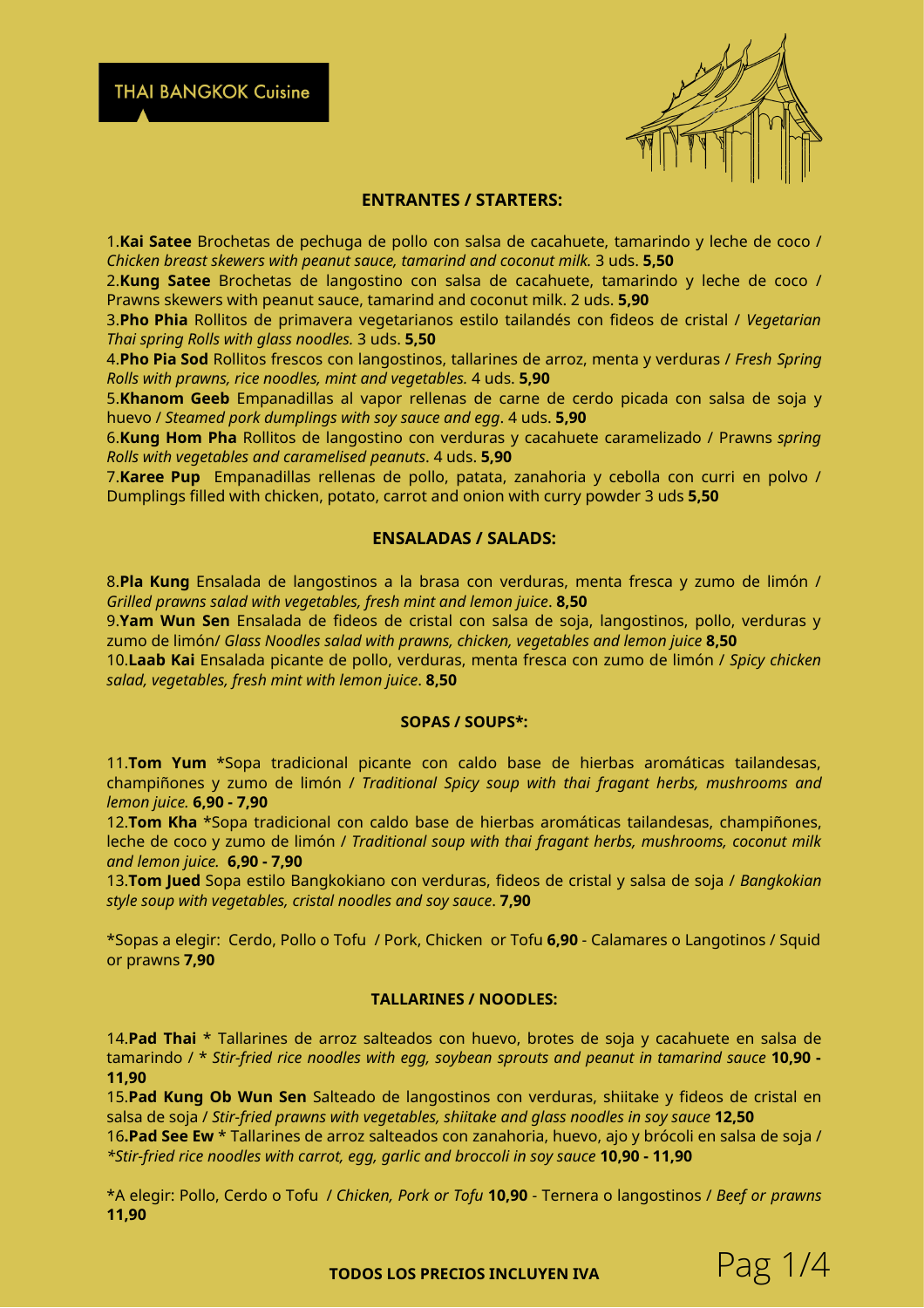

#### **WOK:**

17.**Pad Med Mamuang** Salteado de \*, verduras, castaña de agua y anacardos / *Stir-Fried \* Vegetables, water chestnuts and cashew nuts*. **10,90 – 12,90**

18.**Pad Khing** Salteado de \*, verduras, jengibre y shiitake / *Stir-Fried \*, vegetables, ginger and shiitake.* **10,90 – 12,90**

19.**Pad Kra Pao** \* con pimiento, cebolla, judías, chile y albahaca / \* with red pepper, onion, chilli pepper and basil. **10,90 – 12,90**

20.**Pad Priew Wan** \* en salsa agridulce con piña y verduras / *\* in sweet and sour sauce with pineapple and vegetables.* **10,90 – 12,90**

21.**Kratiem Prik Thai** \* con pimienta, ajo y cebolla / *\* with pepper, garlic and spring onion* **10,90 - 12,90**

22.**Nam Man Hoi** \* con brócoli, espárragos, verduras de temporada y champiñones en salsa de ostras / *\* with broccoli, asparagus, seasonal vegetables, mushrooms in oyster sauce.* **9,90 – 11,90**

23.**Broccoli Nam Man Hoi** \* con broccoli y ajo en salsa de ostra / *\* with broccoli and garlic in oyster sauce.* **10,90 – 12,90**

24.**Pad Talay Prik Pao** Salteado de marisco con pimientos, cebolla y albahaca / *Stir fried Seafood, red pepper, onion and basil.* **12,90**

\*A elegir: Pollo, Cerdo o Tofu / Chicken, Pork or Tofu **10,90** - Ternera, langostinos o calamares / *Beef, prawns or squid* **12,90**

#### **CURRI TAILANDÉS / THAI CURRY:**

25.**Curri verde / Green curry\*** Curri verde con verduras, leche de coco y albahaca / *Green Curry with vegetables, coconut milk and basil.* **10,90 – 12,90**

26.**Curri rojo / Red Curry\*** Curri rojo con verduras, leche de coco y albahaca / *Red curry with vegetables, coconut milk and basil*. **10,90 – 12,90**

27.**Curri amarillo / Yellow Curry\*** Curri Amarillo con patata, zanahoria, cebolla, albahaca y leche de coco / *Yellow curry with potatoe, carrot, onion, basil and coconut milk*. **10,90 – 12,90**

28.**Curri Panaeng / Panaeng Curry\*** Curri con leche de coco, cacahuete y cebolla / *Curry with coconut milk, peanut and onion.* **10,90 – 12,90**

29.**Curri Massaman / Massaman Curry\*** Curri con leche de coco, patata, cebolla y anacardos / *Curry with coconut milk, potatoe, onion and cashew nut*. **10,90 – 12,90**

30.**Kaeng Ped Yang** Curri con pato a la brasa, leche de coco, uva, piña, tomate y albahaca / *Curry, grilled duck, coconut milk, grape, pineapple, tomato and basil*. **12,90**

31.**Hor Mok Talay** Marisco al vapor en salsa de curri rojo, hierbas tailandesas y huevo / *Steamed seafood in red curry sauce and Thai herbs and egg*. **12,90**

\*A elegir: Pollo, Cerdo o Tofu / Chicken, Pork or Tofu **10,90** - Ternera o langostinos / Beef or prawns **12,90**

#### **ARROZ / RICE:**

32.**Khao Pad** \* Arroz salteado con zanahoria y huevo / *\* Stir-fried rice with carrot and egg*. **8,50 – 9,90** 33.**Khao Suai** Arroz Jazmín tailandés / *Thai Jasmine rice*. **2,90**

34.**Khao Pad Sapalod** Arroz salteado con pollo, piña, pasas y anacardos / *Stir-fried wice with chicken, pineapple , raisins and cashews.* **9,90**

\*A elegir: Pollo, Cerdo o Tofu / Chicken, Pork or Tofu **8,50** - Ternera o langostinos / Beef or prawns **9,90**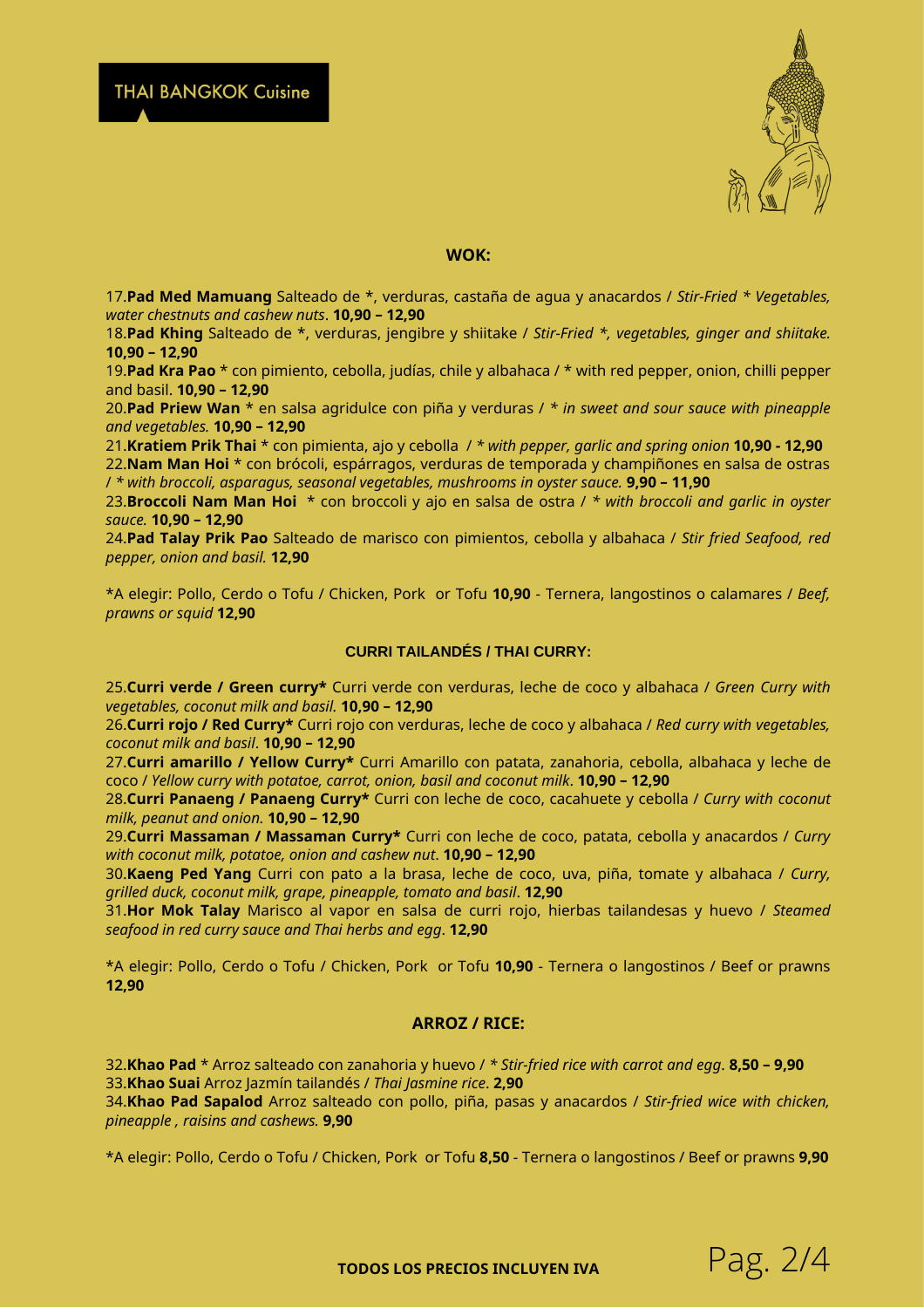**THAI BANGKOK Cuisine** 



DRINKS AND WINES

#### **VINO BLANCO / WHITE WINE**

### **Godello**

Fragas do Lecer **10,90** Godeval **15,90**

**Albariño** Castro Baroña **10,90** Mar de Frades **23,90**

### **VINO TINTO / RED WINE**

**Mencía** Pazo de Bexan **10,90**

#### **Rioja**

Ramón Bilbao Crianza **14,90** Ramón Bilbao Edición Limitada **19,90** Muga Crianza **28,90**

### **Ribera del Duero**

Tamiz Roble **11,90** Hito **13,90** Cruz de Alba Crianza **23,90**

Copa Godello / Mecía **3,00**

#### **CERVEZA / BEER**

Cerveza Tailandesa Singha **2,90** San Miguel **1,90** San Miguel Magna Roja 0,0 **1,90** Clara Radler **3,00** Estrella Galicia **2,50** Estrella Galicia 0,0 **2,50**

## **REFRESCOS / SOFT DRINKS**

Agua Vilas del Turbón **1,90** Aquabona Singular con gas **1,90** Coca-Cola **2,20** Coca-Cola Zero **2,20** Coca-Cola Zero Zero **2,20** Fanta Naranja **2,20** Fanta Limón **2,20** Sprite **2,20** Nestea **2,20** Aquarius Limón **2,20** Aquarius Naranja **2,20** Tónica Royal Bliss Yuzu **2,20** Appletizer **2,20** Minute Maid Piña **2,20** Minute Maid Melocotón **2,20**